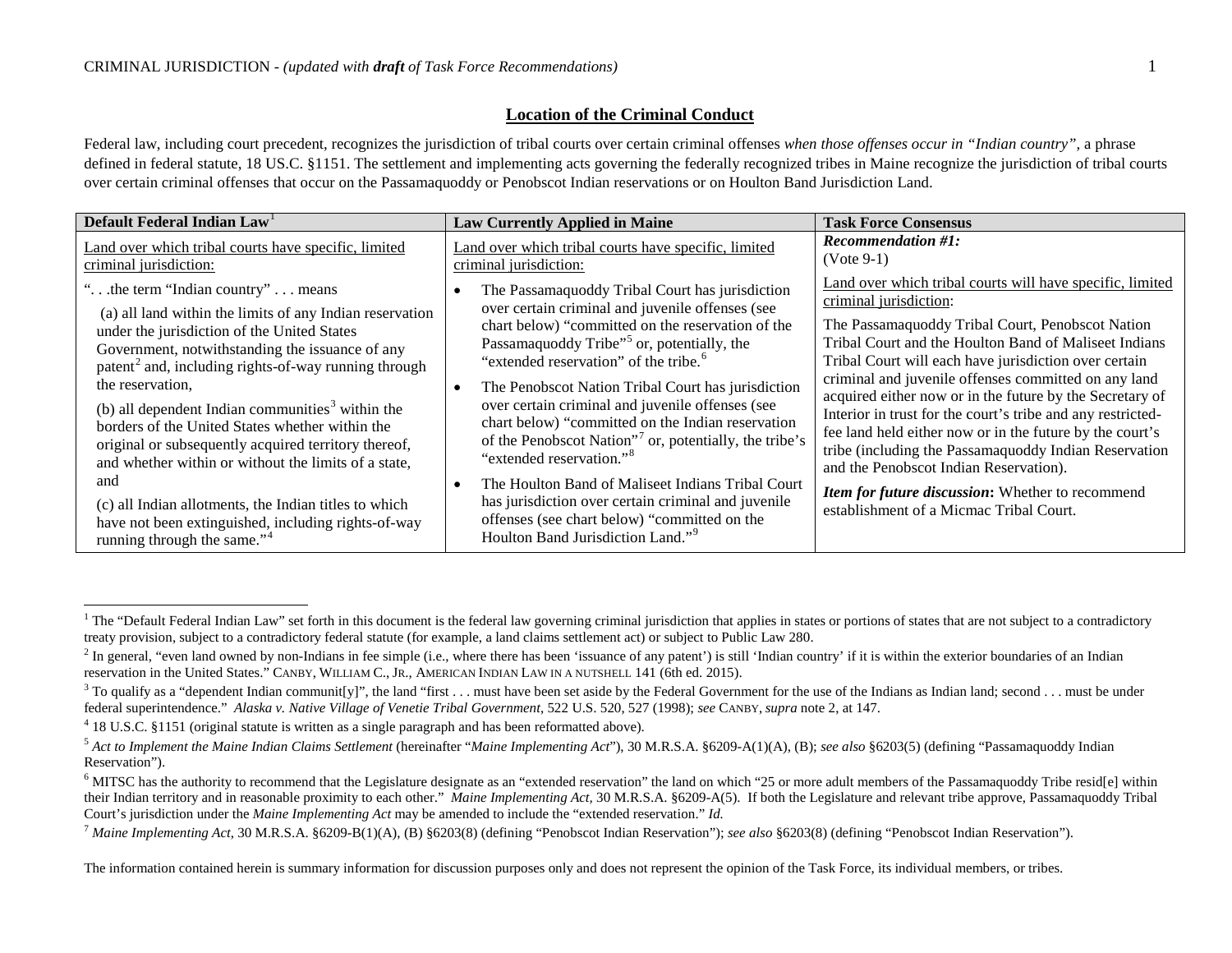| The Micmac Settlement Act does not authorize /   |  |
|--------------------------------------------------|--|
| recognize the authority of the Aroostook Band of |  |
| Micmacs to establish a tribal court.             |  |

## <span id="page-1-10"></span><span id="page-1-9"></span><span id="page-1-8"></span><span id="page-1-7"></span><span id="page-1-6"></span><span id="page-1-5"></span><span id="page-1-4"></span><span id="page-1-3"></span><span id="page-1-2"></span><span id="page-1-1"></span><span id="page-1-0"></span>**Court Criminal Jurisdiction**

| Court                                | Defendant/Victim                                               | Default Federal Indian Law                                                                                                                 | Law Currently Applied in Maine (MICSA/MIA)                                                                                                                                                               | <b>Task Force Consensus</b>                                                                                      |
|--------------------------------------|----------------------------------------------------------------|--------------------------------------------------------------------------------------------------------------------------------------------|----------------------------------------------------------------------------------------------------------------------------------------------------------------------------------------------------------|------------------------------------------------------------------------------------------------------------------|
| <b>Tribal</b><br>$\text{Count}^{11}$ |                                                                | Possibly <sup>12</sup> concurrent jurisdiction (with<br>federal courts) over "major crimes" $^{13}$<br>committed against an Indian victim. | Passamaquoddy Tribal Court: Exclusive jurisdiction<br>over crimes if:                                                                                                                                    | <b>Recommendation #2</b><br>(two parts) (Vote $10-0$ ):                                                          |
|                                      |                                                                | Exclusive jurisdiction over other crimes<br>committed against an Indian victim. <sup>14</sup>                                              | <i>Location:</i> on Passamaquoddy Indian Reservation;<br>Penalties: maximum potential penalty for offense<br>is \$5,000 fine $< 1$ -year imprisonment; and                                               | Part 1: Equate the criminal<br>jurisdiction of the<br>Passamaquoddy Tribal                                       |
|                                      | Indian defendant<br>ά<br>Indian victim or<br>victimless crimes | Jurisdiction (possibly exclusive, possibly<br>concurrent w/federal courts) over victimless<br>crimes. $15$                                 | Defendant and victim: each a member of the<br>Passamaquoddy Tribe, Houlton Band of Maliseet<br>Indians, or Penobscot Nation or defendant is such<br>a member and it is a victimless crime. <sup>21</sup> | Court and the potential<br>criminal jurisdiction of the<br>Houlton Band of Maliseet<br>Indians Tribal Court with |
|                                      |                                                                | Defendant: Indian defendant need not be a<br>member of specific tribe with jurisdiction. <sup>16</sup>                                     | Juveniles: if court has jurisdiction over an offense<br>committed by an adult, its jurisdiction extends to                                                                                               | the criminal jurisdiction of<br>the Penobscot Nation Tribal                                                      |
|                                      |                                                                | Penalties: Maximum penalty that may be<br>imposed for "any 1 offense":                                                                     | juveniles. Court also has jurisdiction over juvenile<br>victimless crimes involving drugs and alcohol. $^{22}$                                                                                           | Court— <i>i.e.</i> , the defendant<br>and the victim must each be                                                |
|                                      |                                                                | \$5,000 fine and 1-year imprisonment <sup>17</sup> ;<br>or                                                                                 | Penobscot Nation Tribal Court: Exclusive jurisdiction                                                                                                                                                    | a member of "any federally"<br>recognized Indian tribe,                                                          |

<sup>8</sup> MITSC has the authority to recommend that the Legislature designate as an "extended reservation" the land on which "25 or more adult members of the Penobscot Nation resid[e] within their Indian territory and in reasonable proximity to each other." *Maine Implementing Act,* 30 M.R.S.A. §6209-B(5). If both the Legislature and relevant tribe approve, Penobscot Nation Tribal Court's jurisdiction under the *Maine Implementing Act* may be amended to include the "extended reservation." *Id.* §6209-B(5).

<sup>9</sup> "Houlton Band Jurisdiction Land" is a specific subset of the Houlton Band Trust Land; the band may request that additional trust land be included in the future. *See* 30 M.R.S.A. §6209-C(5). <sup>10</sup> *The Micmac Settlement Act*, 30 M.R.S.A. §§7201 to 7207.

<sup>11</sup> The *Indian Civil Rights Act* requires tribal courts to protect a criminal defendant's rights "to a speedy and public trial, to be informed of the nature and cause of the accusation, to be confronted with the witnesses against him, to have compulsory process for obtaining witnesses in his favor" and to hire counsel. 25 U.S.C. §1302(a). The *Maine Implementing Act* incorporates these protections. 30 M.R.S.A. §6209-A(2) (Passamaquoddy Tribal Court); §6209-B(2) (Penobscot Nation Tribal Court), §6209-C(4) (Houlton Band of Maliseet Indians Tribal Court).

<sup>12</sup> CANBY, *supra* not[e 2,](#page-0-0) at 191 (noting the U.S. Supreme Court has not yet addressed whether tribes retain concurrent jurisdiction over major crimes after enactment of the *Major Crimes Act*, 18 U.S.C. §1153, which gave federal courts jurisdiction over the enumerated major crimes when committed by one Indian against another Indian); COHEN'S HANDBOOK OF FEDERAL INDIAN LAW §9.04 (Neil Jessup Newton ed., 2012) (hereinafter "COHEN") (same).

<sup>13</sup> Major Crimes Act, 18 U.S.C. §1153 (applicable to "murder, manslaughter, kidnapping, maiming, a felony under chapter 109A [sexual abuse], incest, a felony under section 113 [aggravated] assault], an assault against [a victim <16 years old], felony child abuse or neglect, arson, burglary, robbery and a felony under section 661 [theft]").<br><sup>14</sup> CANBY, *supra* not[e 2,](#page-0-0) at 190; COHEN, *supra* note [12,](#page-1-0) at §9.04.

<sup>15</sup> CANBY, *supra* not[e 2,](#page-0-0) at 190 ("[V]ictimless crimes by Indians are matters wholly internal to the tribes..."). *But see* footnot[e 43](#page-5-0) regarding potential concurrent federal jurisdiction.

<sup>16</sup> CANBY, *supra* not[e 2,](#page-0-0) at 190 (citing 25 U.S.C. §1301(2)); COHEN, *supra* note [12,](#page-1-0) at §9.04 (same).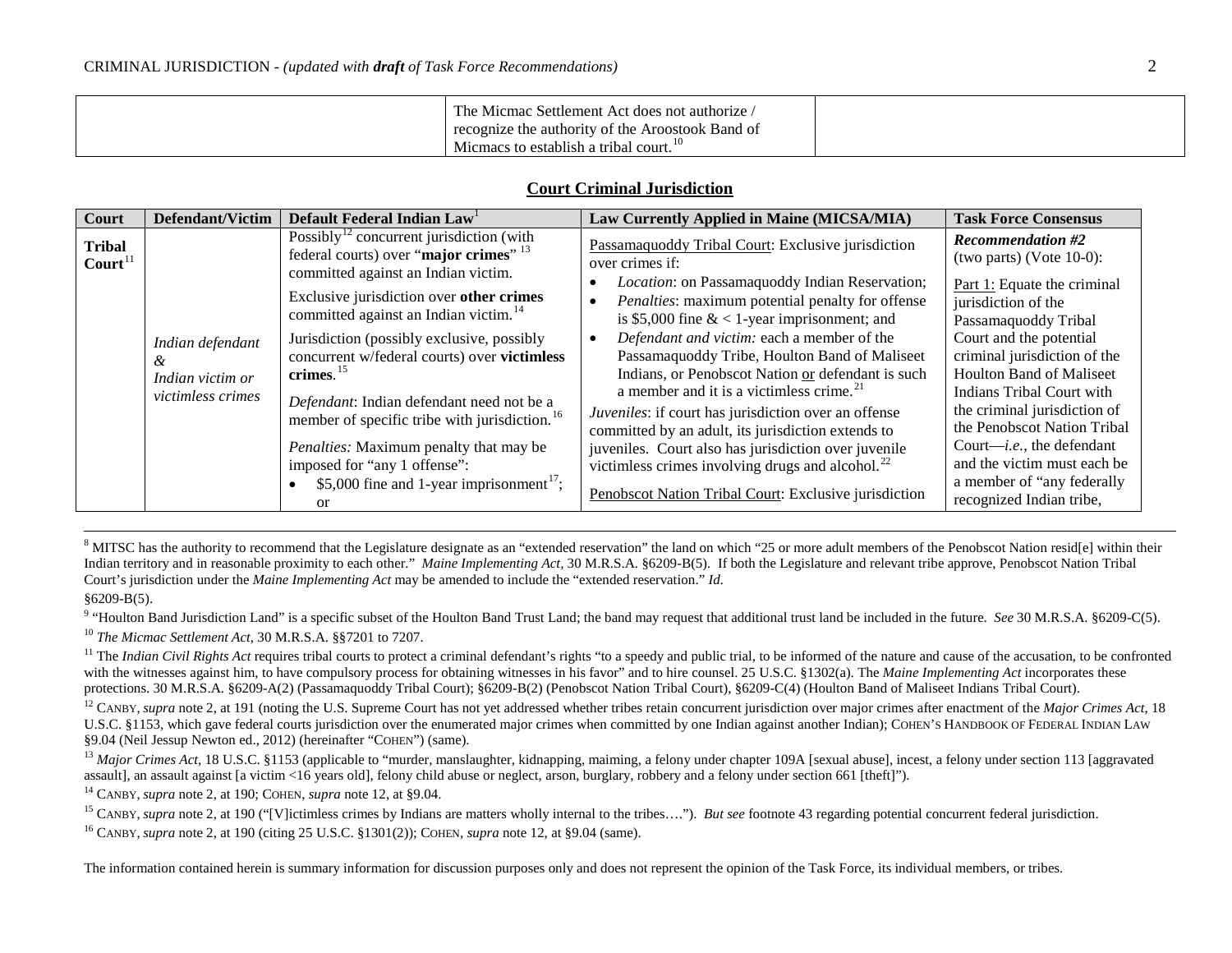<span id="page-2-6"></span><span id="page-2-5"></span><span id="page-2-4"></span><span id="page-2-3"></span><span id="page-2-2"></span><span id="page-2-1"></span><span id="page-2-0"></span>

|  |                                                          | over crimes if:                                                      |                                         |
|--|----------------------------------------------------------|----------------------------------------------------------------------|-----------------------------------------|
|  | \$15,000 fine and 3-years imprisonment                   |                                                                      | nation, band or other group"            |
|  | if certain due process protections are                   | <i>Location:</i> on Penobscot Indian Reservation;<br>$\bullet$       | or where the defendant is               |
|  | observed <sup>18</sup> and defendant has previously      | Penalties: maximum potential penalty for offense<br>$\bullet$        | such a member and it is a               |
|  | been convicted of a comparable offense                   | is \$5,000 fine $< 1$ -year imprisonment; and                        | victimless crime.                       |
|  | or if the crime would be punishable by                   | Defendant and victim: each a member of "any<br>$\bullet$             | Part 2: Adopt the penalty               |
|  | >1-year imprisonment under federal law.                  | federally recognized Indian tribe, nation, band or                   | and due process provisions              |
|  | Maximum penalty that may be imposed in "a                | other group" or defendant is such a member and it                    | of the Tribal Law and Order             |
|  | criminal proceeding": 9-yrs. imprisonment. <sup>19</sup> | is a victimless crime. $^{23}$                                       |                                         |
|  |                                                          |                                                                      | Act of 2010, 25 U.S.C.                  |
|  | Juveniles: if tribal court has jurisdiction over         | Juveniles: if court has jurisdiction over an offense                 | $§1302(a)(7), (b), (c)$ — <i>i.e.</i> , |
|  | an offense committed by an adult, its                    | committed by an adult, its jurisdiction extends to                   | tribal courts may impose up             |
|  | jurisdiction extends to juveniles. $^{20}$               | juveniles. Court also has jurisdiction over juvenile                 | to a \$15,000 fine and 3-               |
|  |                                                          | victimless crimes involving drugs and alcohol. <sup>24</sup>         | years' imprisonment for                 |
|  |                                                          | Houlton Band of Maliseet Indians Tribal Court: May                   | "any 1 offense" if the                  |
|  |                                                          | choose <sup>25</sup> to exercise exclusive jurisdiction over crimes: | required due process                    |
|  |                                                          |                                                                      | protections are observed;               |
|  |                                                          | Location: on Houlton Band Jurisdiction Land; and                     | the maximum incarceration               |
|  |                                                          | Penalties: maximum potential penalty for offense                     | penalty tribal courts may               |
|  |                                                          | is \$5,000 fine $< 1$ -year imprisonment; and                        | impose "in a criminal                   |
|  |                                                          | Defendant and victim: one of the following is true:                  | proceeding" is 9 years'                 |
|  |                                                          | $\triangleright$ Each is a member of the Houlton Band of             |                                         |
|  |                                                          | Maliseet Indians or the defendant is such a member                   | imprisonment.                           |
|  |                                                          | and it is a victimless crime; $^{26}$ or                             | <b>Item for future discussion:</b>      |
|  |                                                          | $\triangleright$ Potentially jurisdiction when victim and            | Whether to adopt the                    |
|  |                                                          |                                                                      | broader, federal definition             |
|  |                                                          | defendant are each a member of Passamaquoddy                         | of "Indian" and/or permit               |
|  |                                                          | Tribe, Penobscot Nation or Houlton Band of                           |                                         |
|  |                                                          | Maliseet Indians (unclear if victimless crimes are                   | jurisdiction over members               |

 $17$  25 U.S.C.  $$1302(a)(7)(B)$ .

<sup>21</sup> *Maine Implementing Act*, 30 M.R.S.A. §6209-A(1)(A).

<sup>22</sup> *Maine Implementing Act*, 30 M.R.S.A. §6209-A(1)(B).

<sup>18</sup> 25 U.S.C. §1302(a)(7)(C); §1302(c) (required due process protections to impose >1-year sentence: effective assistance of counsel; if defendant is indigent, free counsel by licensed attorney; presiding judge with sufficient legal training and law license; record of the proceeding; and public availability of the tribe's criminal laws and court rules prior to charging of defendant). <sup>19</sup> 25 U.S.C. §1302(a)(7)(D).

<sup>20</sup> *Cf.* CANBY, *supra* not[e 2](#page-0-0) at 195; COHEN, *supra* note [12,](#page-1-0) at §9.04 n.18. For more information regarding the myriad issues attendant to the exercise of jurisdiction over juvenile Indian defendants, *see* Addie C. Rolnick, *Untangling the Web: Juvenile Justice in Indian Country*, 19 N.Y.U. J. LEGIS. & PUB. POL'Y 49, 90 (2016).

<sup>23</sup> *Maine Implementing Act*, 30 M.R.S.A. §6209-B(1)(A).

<sup>24</sup> *Maine Implementing Act*, 30 M.R.S.A. §6209-A(1)(B).

<sup>25</sup> This chart lists the *potential* criminal jurisdiction of the Houlton Band of Maliseet Indians Tribal Court. The State retains jurisdiction over these offenses until the tribe decides to exercise this jurisdiction; the tribe also has authority to terminate or reassert this jurisdiction at any time. §6209-C(1), (1-A), (1-B) (final, unnumbered paragraphs).

<sup>26</sup> Maine Implementing Act, 30 M.R.S.A. §6209-C(1)(A) (Houlton Band of Maliseet Indians Tribal Court has jurisdiction over crimes "committed . . . by a member of the Houlton Band of Maliseet Indians, except when committed against a person [or the person's property] who is not a member of the Houlton Band of Maliseet Indians.").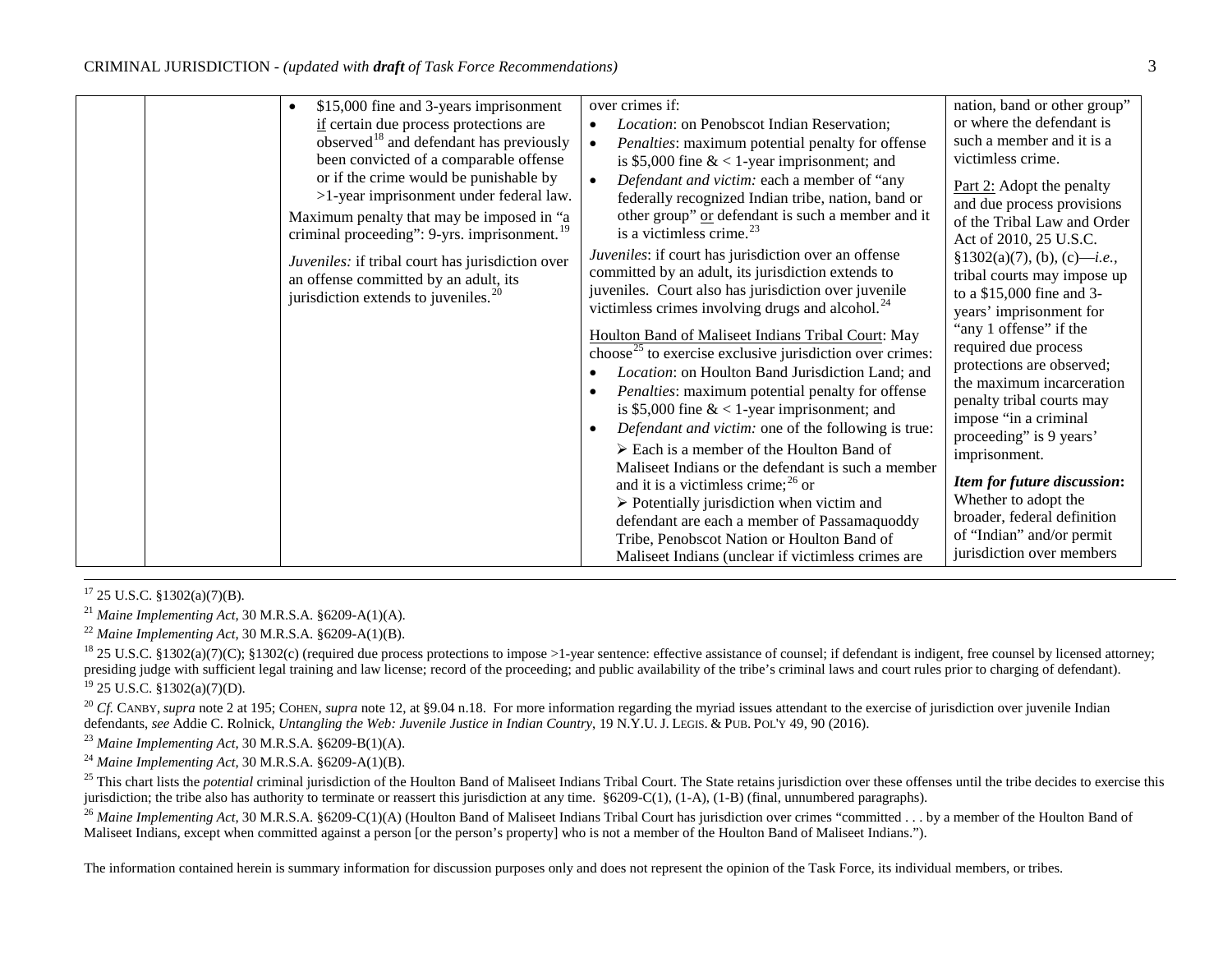<span id="page-3-7"></span><span id="page-3-6"></span><span id="page-3-5"></span><span id="page-3-4"></span><span id="page-3-3"></span><span id="page-3-2"></span><span id="page-3-1"></span><span id="page-3-0"></span>

|                                               |                                                                                                                                                                                                                                                                                                                                                                                              | included when the defendant is a Passamaquoddy<br>or Penobscot member). $^{27}$                                                                                                                                                                                                                                                                                                                                                                                                                        | of the Mimac and Maliseet<br>tribes in Canada.                                                                                                                                                                                                        |
|-----------------------------------------------|----------------------------------------------------------------------------------------------------------------------------------------------------------------------------------------------------------------------------------------------------------------------------------------------------------------------------------------------------------------------------------------------|--------------------------------------------------------------------------------------------------------------------------------------------------------------------------------------------------------------------------------------------------------------------------------------------------------------------------------------------------------------------------------------------------------------------------------------------------------------------------------------------------------|-------------------------------------------------------------------------------------------------------------------------------------------------------------------------------------------------------------------------------------------------------|
|                                               |                                                                                                                                                                                                                                                                                                                                                                                              | Juveniles: if court has jurisdiction over an offense<br>committed by an adult, its jurisdiction extends to<br>juveniles. Court also has jurisdiction over juvenile<br>victimless crimes involving drugs and alcohol. <sup>28</sup>                                                                                                                                                                                                                                                                     |                                                                                                                                                                                                                                                       |
| Indian defendant<br>&<br>Non-Indian victim    | Unclear if concurrent jurisdiction (with<br>federal courts) over "major crimes" exists. <sup>29</sup><br>Clear concurrent jurisdiction (with federal<br>courts) over other crimes. $30$                                                                                                                                                                                                      | No tribal jurisdiction. $31$                                                                                                                                                                                                                                                                                                                                                                                                                                                                           | See Recommendation #4<br>(below) providing for<br>concurrent tribal court<br>criminal jurisdiction.                                                                                                                                                   |
| Non-Indian<br>defendant<br>ά<br>Indian victim | Generally, tribal courts lack jurisdiction over<br>non-Indian defendants. <sup>32</sup><br>VAWA Exception: Concurrent jurisdiction<br>(with state or federal courts) over:<br>Offense: domestic or dating violence,<br>and certain protection order violations;<br>Defendant and victim:<br>$\triangleright$ non-Indian defendant resides or is<br>employed in the tribe's Indian country or | No tribal jurisdiction. $31$<br>Note: If enacted, LD 766 (as amended) <sup>34</sup> would expand<br>tribal court criminal jurisdiction as follows:<br>(1) The Passamaquoddy Tribal Court and Penobscot<br>Nation Tribal Court would have the choice whether to<br>exert concurrent jurisdiction (with State courts) over:<br>Offense: adult (non-juvenile) Class D domestic<br>violence offenses and protection order violations;<br>Defendant: not member of federally recognized tribe;<br>$\bullet$ | <b>Recommendation #3:</b><br>$(Note 10-0)$<br>Support enactment and<br>implementation of LD 766,<br>as this bill is amended<br>through negotiation of the<br>parties (which negotiations,<br>the Task Force understands,<br>are aimed at allowing the |

<sup>27</sup> Under §6209-C(1-A)(A) of the *Maine Implementing Act*, the Houlton Band of Maliseet Indians Tribal Court has jurisdiction over crimes,

<span id="page-3-8"></span>committed on the Houlton Band Jurisdiction Land by a member of the Penobscot Nation *against* a member or property of a member of those federally recognized Indian tribes otherwise subject to the exclusive jurisdiction of the Houlton Band of Maliseet Indians *under this subsection*, and by a member of those federally recognized Indian tribes otherwise subject to the exclusive jurisdiction of the Houlton Band of Maliseet Indians *under this subsection* against a member or the property of a member of the Penobscot Nation. (Emphasis added.)

Because the relevant *subsection*, §6209-C(1-A), only expressly subjects *members of the Penobscot Nation* to the jurisdiction of the Houlton Band of Maliseet Indians Tribal Court, a literal reading of the statutory language requires both defendant and victim to be members of the Penobscot Nation. Similar language is employed in §6209-C(1-B)(A) regarding the Houlton Band of Maliseet Indians Tribal Court's criminal jurisdiction over members of the Passamaguoddy Tribe. Yet, the structure of these provisions suggests that the Legislature may have intended to grant the court criminal jurisdiction over crimes committed by a member of any one of these three tribes against another member of any one of these three tribes. (This interpretation would match the literal language of the statutes if the word "section" replaced the word "subsection" in §6209-C(1-A) and (1-B).) There are no court cases addressing this issue, however.

In addition, unlike the other tribal court statutes in the *Maine Implementing Act*, §6209-C(1-A)(A) and (1-B)(A) require that the offense be committed "against" an identified class of Indians for tribal court jurisdiction to attach. A literal reading of this language excludes jurisdiction over victimless crimes when the defendant is a Penobscot or Passamaguoddy member. Similar language in the federal *General Crimes Act*, 25 U.S.C. §1152, has resulted in uncertainty whether tribal jurisdiction is nevertheless retained over "victimless crimes." *See* footnot[e 43.](#page-5-0) <sup>28</sup> *Maine Implementing Act*, 30 M.R.S.A. §6209-C(1)(B); (1-A)(B); (1-B)(B).

<sup>29</sup> CANBY, *supra* not[e 2,](#page-0-0) at 190-91; COHEN, *supra* note [12,](#page-1-0) at §9.04 (noting that the U.S. Supreme Court "has not addressed the issue" and lower courts have "arrived at different conclusions").

<sup>30</sup> CANBY, *supra* not[e 2,](#page-0-0) at 190 (observing that the *General Crimes Act*, 25 U.S.C. §1152, expressly recognizes tribal concurrent jurisdiction by granting federal jurisdiction over non-major offenses committed by Indians against non-Indians in Indian country, but excluding federal jurisdiction if the Indian defendant has already "been punished by the local law of the tribe").

<sup>31</sup> *Maine Indian Claims Settlement Act of 1980*, 25 U.S.C. §1725(a); *Maine Implementing Act*, 30 M.R.S.A. §6204.

<sup>32</sup> CANBY, *supra* not[e 2,](#page-0-0) at 195 (citing *Oliphant v. Suquamish Indian Tribe*, 435 U.S. 191 (1978)); COHEN, *supra* not[e 12,](#page-1-0) at §9.04 (same). Tribal courts likely have the power to control decorum and punish disruptive non-Indian litigants through the criminal contempt power, however. CANBY, *supra* note [2,](#page-0-0) at 195; COHEN, *supra* not[e 12,](#page-1-0) at §9.04.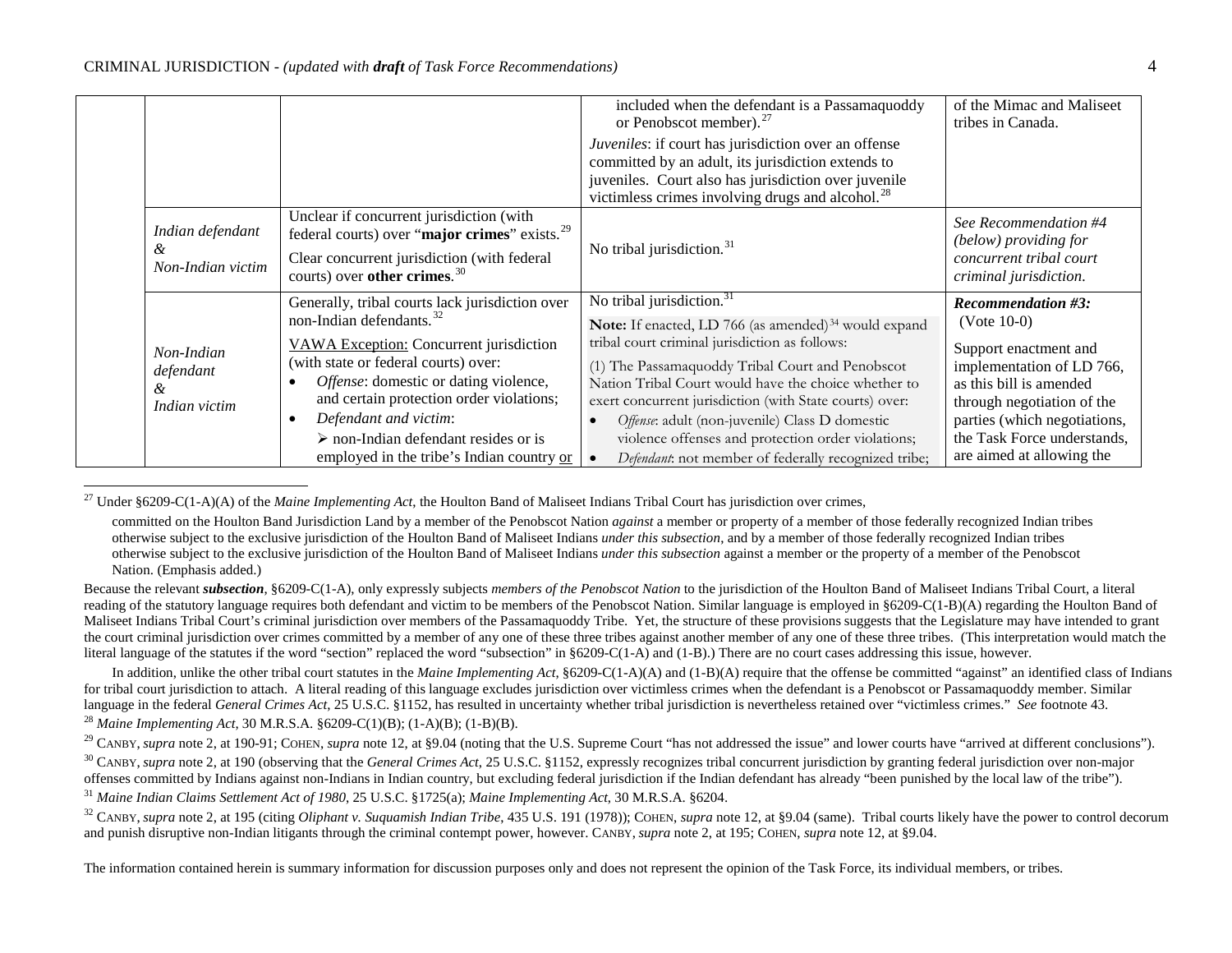<span id="page-4-5"></span><span id="page-4-4"></span><span id="page-4-3"></span><span id="page-4-2"></span><span id="page-4-1"></span>

|                               |                                                                    | is the spouse, intimate partner or dating<br>partner of a tribal member or Indian<br>residing in tribe's Indian country; and<br>$\triangleright$ victim: is an Indian.<br>Penalties/due process: maximum<br>penalties and due process protections<br>outlined above for crimes by Indian<br>defendants apply and, if imprisonment is<br>imposed, there must be a representative<br>jury (i.e., a jury that includes non-<br>Indians). $33$ | Victim: member of a federally recognized tribe,<br>$\bullet$<br>nation, band or other group;<br>Penalties: maximum potential penalties for the offense<br>$\bullet$<br>must not exceed \$2,000 fine or 1-year imprisonment;<br>Due process: must have a representative jury (same<br>$\bullet$<br>language as VAWA) and a unanimous jury verdict.<br>(2) Judiciary Committee may report out legislation to give<br>Penobscot & Passamaquoddy tribes jurisdiction over<br>"crimes other than Class D and E crimes" consistent<br>with 25 U.S.C. §1302 & §1304 (VAWA Reauth. of 2013). | <b>Houlton Band of Maliseet</b><br>Indians Tribal Court to<br>exercise the same<br>jurisdiction as the other<br>tribal courts over non-Indian<br>defendants).                                                                                                  |
|-------------------------------|--------------------------------------------------------------------|--------------------------------------------------------------------------------------------------------------------------------------------------------------------------------------------------------------------------------------------------------------------------------------------------------------------------------------------------------------------------------------------------------------------------------------------|--------------------------------------------------------------------------------------------------------------------------------------------------------------------------------------------------------------------------------------------------------------------------------------------------------------------------------------------------------------------------------------------------------------------------------------------------------------------------------------------------------------------------------------------------------------------------------------|----------------------------------------------------------------------------------------------------------------------------------------------------------------------------------------------------------------------------------------------------------------|
|                               | Non-Indian<br>defendant<br>&<br>Non-Indian victim<br>or victimless | No tribal jurisdiction. <sup>32</sup>                                                                                                                                                                                                                                                                                                                                                                                                      | No tribal jurisdiction. $31$                                                                                                                                                                                                                                                                                                                                                                                                                                                                                                                                                         |                                                                                                                                                                                                                                                                |
| <b>State</b><br><b>Courts</b> | Indian defendant<br>$\&$<br>Indian victim or<br>victimless crimes  | No state jurisdiction. <sup>35</sup>                                                                                                                                                                                                                                                                                                                                                                                                       | Except for offenses in exclusive jurisdiction of a tribal<br>court as set forth above, State courts have jurisdiction<br>over all non-federal adult crimes and juvenile crimes. <sup>36</sup><br>Exception to tribal court exclusive jurisdiction: a<br>$\bullet$<br>State court may enter a conviction involving a<br>crime that is within the exclusive jurisdiction of a<br>tribal court if the crime is a lesser-included offense<br>of a crime charged in State court. <sup>37</sup>                                                                                            |                                                                                                                                                                                                                                                                |
|                               | Indian defendant<br>&<br>Non-Indian victim                         | No state jurisdiction. <sup>35</sup>                                                                                                                                                                                                                                                                                                                                                                                                       | Exclusive state jurisdiction. <sup>36</sup>                                                                                                                                                                                                                                                                                                                                                                                                                                                                                                                                          | <b>Recommendation #4:</b><br>$(Note 10-0)$<br>Tribal courts may exercise<br>concurrent jurisdiction (with<br>state courts) over offenses<br>by Indian defendants against<br>non-Indian victims. Tribal<br>Courts would be limited to<br>imposing the penalties |

<span id="page-4-0"></span><sup>34</sup> LD 766, as amended by Committee Amend. "A" (H-648) & House Amend. "A" (H-655). This bill passed both chambers of the Maine Legislature and is awaiting action by the Governor.<br><sup>33</sup> Violence Against Women Reauthorizati

<sup>35</sup> CANBY, *supra* not[e 2,](#page-0-0) at 200-01 ("States traditionally have no criminal jurisdiction in Indian country over crimes by Indians against anyone . . ..").

<sup>37</sup> Maine Implementing Act, 30 M.R.S.A. §6209-A(3); §6209-B(3); §6209-C(3).

<sup>&</sup>lt;sup>36</sup> Maine Indian Claims Settlement Act of 1980, 25 U.S.C. §1725(a); Maine Implementing Act, 30 M.R.S.A. §6204. State courts do not have jurisdiction, however, over general federal criminal statues—for example, theft from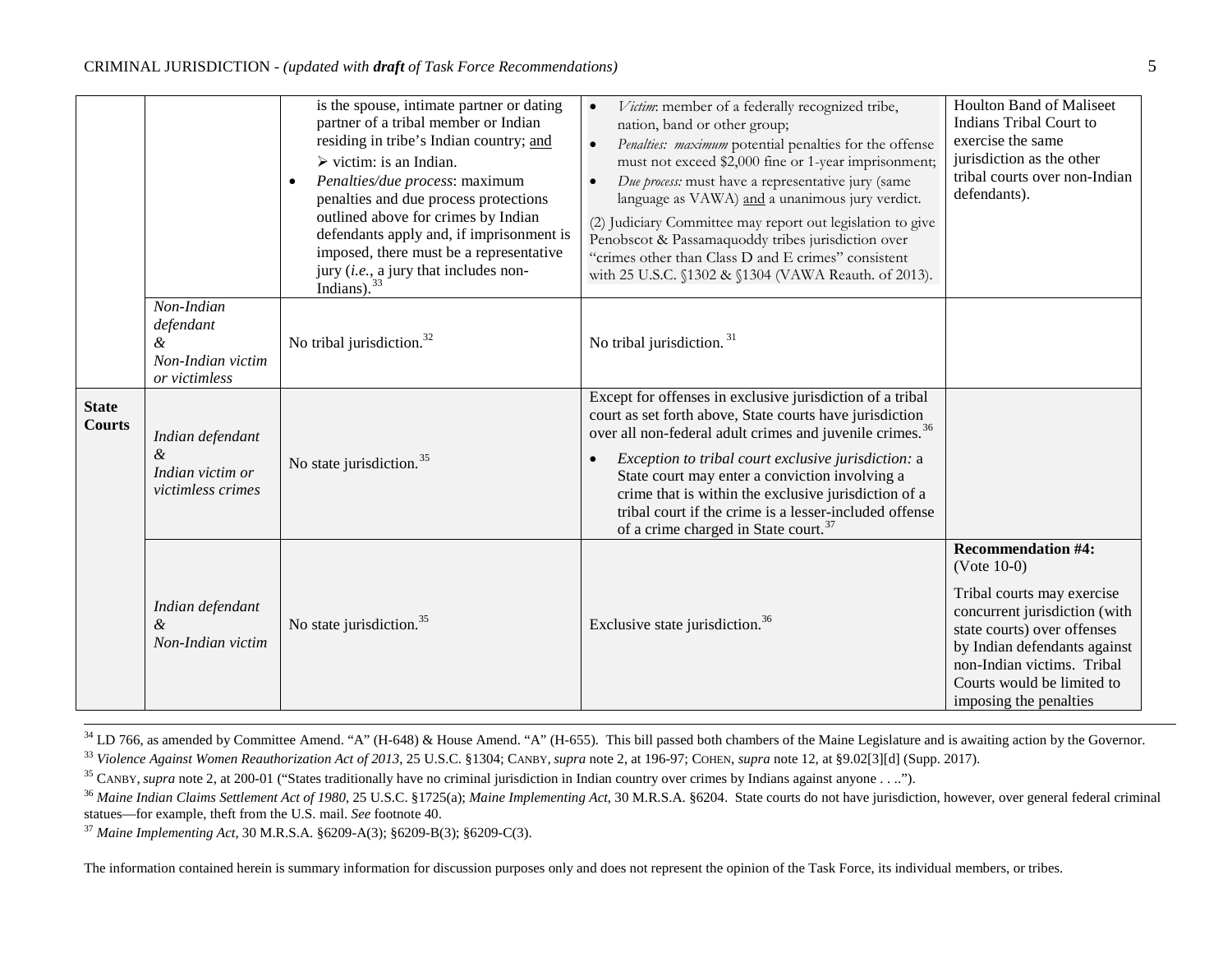<span id="page-5-8"></span><span id="page-5-7"></span><span id="page-5-6"></span><span id="page-5-5"></span><span id="page-5-4"></span><span id="page-5-3"></span><span id="page-5-2"></span>

|                          |                                                                                |                                                                                                                                                                                                                                                                                                                 |                                                                                           | authorized in the Tribal Law<br>and Order Act of 2010, 25<br>U.S.C. $$1302(a)(7)$ , (b), (c)<br>(see Recommendation 1).                                                                            |
|--------------------------|--------------------------------------------------------------------------------|-----------------------------------------------------------------------------------------------------------------------------------------------------------------------------------------------------------------------------------------------------------------------------------------------------------------|-------------------------------------------------------------------------------------------|----------------------------------------------------------------------------------------------------------------------------------------------------------------------------------------------------|
|                          | Non-Indian<br>defendant<br>&<br>Indian victim                                  | No state jurisdiction. <sup>38</sup>                                                                                                                                                                                                                                                                            | Exclusive state jurisdiction. <sup>36</sup>                                               | See Recommendation #3<br>(above) supporting<br>implementation of LD 766,<br>as amended, which provides<br>for concurrent tribal court<br>jurisdiction over a subset of<br>these criminal offenses. |
|                          | Non-Indian<br>defendant<br>$\mathcal{\&}$<br>Non-Indian victim<br>or no victim | Exclusive state jurisdiction. <sup>39</sup>                                                                                                                                                                                                                                                                     | Exclusive state jurisdiction. <sup>36</sup>                                               |                                                                                                                                                                                                    |
| Federal<br><b>Courts</b> | All defendants<br>(victim irrelevant)                                          | Exclusive jurisdiction over "general federal<br>criminal statutes that are effective throughout<br>the nation" and that apply "to all persons,<br>whether or not Indian." <sup>40</sup>                                                                                                                         | Same as default federal Indian law (not abrogated in<br>settlement or implementing acts). |                                                                                                                                                                                                    |
|                          | Indian defendant<br>&<br>Indian victim or<br>victimless crimes                 | Concurrent jurisdiction (with tribes), over<br>"major crimes" committed against an Indian<br>victim. <sup>41</sup><br>No jurisdiction over other crimes committed<br>against Indian victims. <sup>42</sup><br>Unclear whether jurisdiction exists over<br>victimless crimes committed by Indians. <sup>43</sup> | No federal jurisdiction. <sup>44</sup>                                                    |                                                                                                                                                                                                    |
|                          |                                                                                |                                                                                                                                                                                                                                                                                                                 |                                                                                           |                                                                                                                                                                                                    |

<span id="page-5-1"></span><span id="page-5-0"></span><sup>&</sup>lt;sup>38</sup> CANBY. *supra* not[e 2,](#page-0-0) at 170 ("Crimes . . . by non-Indians against Indians are punishable exclusively by the federal government. *Williams v. United States*, 327 U.S. 711 (1946.)").

<sup>39</sup> CANBY, *supra* not[e 2,](#page-0-0) at 199-200, 203 (citing *United States v. McBratney*, 104 U.S. 621 and *Draper v. United States*, 164 U.S. 240 (1896)); COHEN, *supra* not[e 12,](#page-1-0) at §9.03[1].

<sup>&</sup>lt;sup>40</sup> CANBY, *supra* not[e 2,](#page-0-0) at 170 (noting these "general federal criminal statutes"—e.g., theft from the U.S. mail or gun possession crimes that involve interstate commerce— "apply in Indian country to all persons, whether or not Indian.").

<sup>&</sup>lt;sup>41</sup> Major Crimes Act, 18 U.S.C. §1153 (applicable to "murder, manslaughter, kidnapping, maiming, a felony under chapter 109A [sexual abuse], incest, a felony under section 113 [aggravated] assault], an assault against [a victim <16 years old], felony child abuse or neglect, arson, burglary, robbery and a felony under section 661 [theft]. . ..").<br><sup>42</sup> General Crimes Act, 18 U.S.C. §1152; CANBY, supra note [2,](#page-0-0) 

<sup>&</sup>lt;sup>43</sup> Under the *General Crimes Act*, 25 U.S.C. §1152, a non-major crime "committed by one Indian *against* the person or property of another Indian" is excepted from federal court jurisdiction. A literal reading of §1152 thus requires an Indian victim for the exception to attach, rendering "victimless crimes" like traffic or public decency offenses subject to federal rather than tribal court jurisdiction. Although the U.S. Supreme Court rejected that strict reading in an adultery case, *United States v. Quiver*, 241 U.S. 602 (1916), and concluded tribes retained jurisdiction over that victimless offense, several lower federal courts reached the opposite conclusion for other victimless offenses. CANBY, *supra* not[e 2,](#page-0-0) at 178-80, 203; COHEN, *supra* note [12,](#page-1-0) at §9.02[1][c][iii].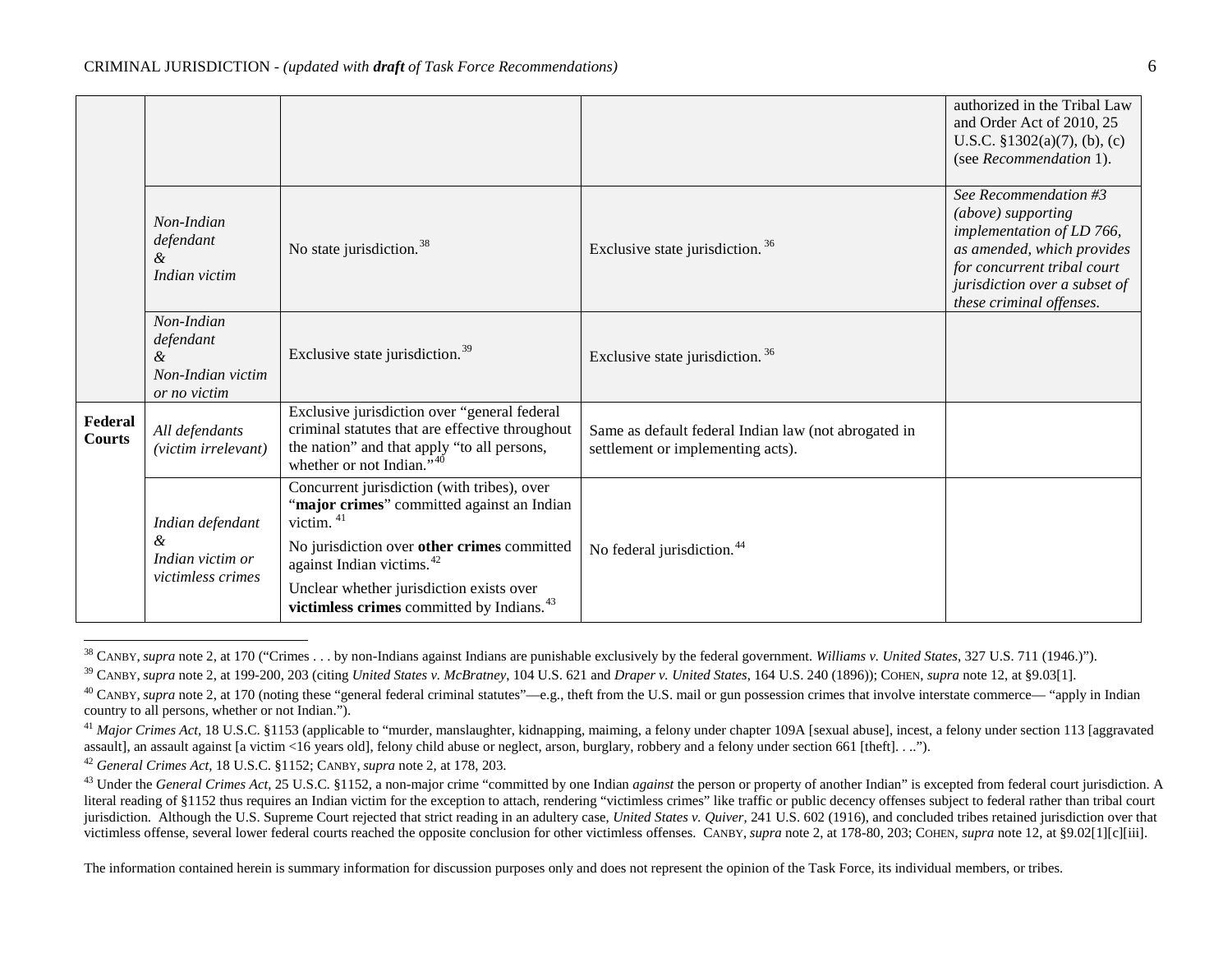<span id="page-6-6"></span><span id="page-6-5"></span><span id="page-6-4"></span><span id="page-6-3"></span><span id="page-6-2"></span><span id="page-6-1"></span><span id="page-6-0"></span>

| Indian defendant<br>&<br>Non-Indian victim                        | Jurisdiction over all crimes unless the Indian<br>defendant has been "punished by the local<br>law of the tribe." <sup>45</sup>                                                                                                                                     | No federal jurisdiction. <sup>46</sup>                                                                                                                                                                                                                                                 |  |
|-------------------------------------------------------------------|---------------------------------------------------------------------------------------------------------------------------------------------------------------------------------------------------------------------------------------------------------------------|----------------------------------------------------------------------------------------------------------------------------------------------------------------------------------------------------------------------------------------------------------------------------------------|--|
| Non-Indian<br>defendant<br>ά<br>Indian victim                     | Exclusive jurisdiction over all crimes. <sup>47</sup><br>VAWA Exception: federal courts have<br>concurrent (no exclusive) jurisdiction over<br>crimes over which tribal courts have<br>concurrent jurisdiction via VAWA (see<br>footnote 33 and accompanying text). | No federal jurisdiction. <sup>46</sup>                                                                                                                                                                                                                                                 |  |
| Non-Indian<br>defendant<br>&<br>Non-Indian victim<br>or no victim | No federal jurisdiction when victim is a non-<br>Indian. <sup>48</sup><br>Unclear whether federal courts have<br>jurisdiction when it is a victimless crime. <sup>49</sup>                                                                                          | Same as default federal Indian law (not altered in<br>settlement or implementing acts).                                                                                                                                                                                                |  |
| Juvenile offenses                                                 | Jurisdiction over offenses committed by a<br>juvenile if (1) federal court would have<br>jurisdiction over the offense if committed by<br>an adult and (2) state court lacks jurisdiction<br>or declines to exercise its jurisdiction. <sup>50</sup>                | Same as default federal Indian law (not abrogated in<br>settlement or implementing acts), but because federal<br>courts lack criminal jurisdiction in Maine other than<br>over generally applicable federal offenses, part (1) of<br>the test will not be met for nearly all offenses. |  |

<sup>44</sup> Maine Indian Claims Settlement Act of 1980, 25 U.S.C. §1725(c) (abrogating federal jurisdiction under the Major Crimes Act, 18 U.S.C. §1153, in the State of Maine).

<sup>45</sup> *General Crimes Act,* 18 U.S.C. §1152; CANBY, *supra* note [2,](#page-0-0) at 181, 203; COHEN, *supra* not[e 12,](#page-1-0) at §9.02[1][D][ii].

<sup>46</sup> Maine Indian Claims Settlement Act of 1980, 25 U.S.C. §1725(c) (abrogating federal jurisdiction under the General Crimes Act, 18 U.S.C. §1152, in the State of Maine).

<sup>47</sup> *General Crimes Act*, 18 U.S.C. §1152; CANBY, *supra* note [2,](#page-0-0) at 176, 203.

<sup>48</sup> CANBY, supra not[e 2,](#page-0-0) at 176, 203 (citing *United States v. McBratney*, 104 U.S. 621 (1881) and *Draper v. United States*, 164 U.S. 240 (1896)).<br><sup>49</sup> CANBY, supra note 2, at 177, 203 (discussing lower court cases reac

<sup>50</sup> 18 U.S.C. §5032; COHEN, *supra* not[e 12,](#page-1-0) at §9.02[1][e] n.71 ("Under the Federal Juvenile Delinquency Act (FJDA), 18 U.S.C. §§5031-5042, both the [*General Crimes Act* and the *Major Crimes Act*] can apply to the conduct of juveniles in Indian country.").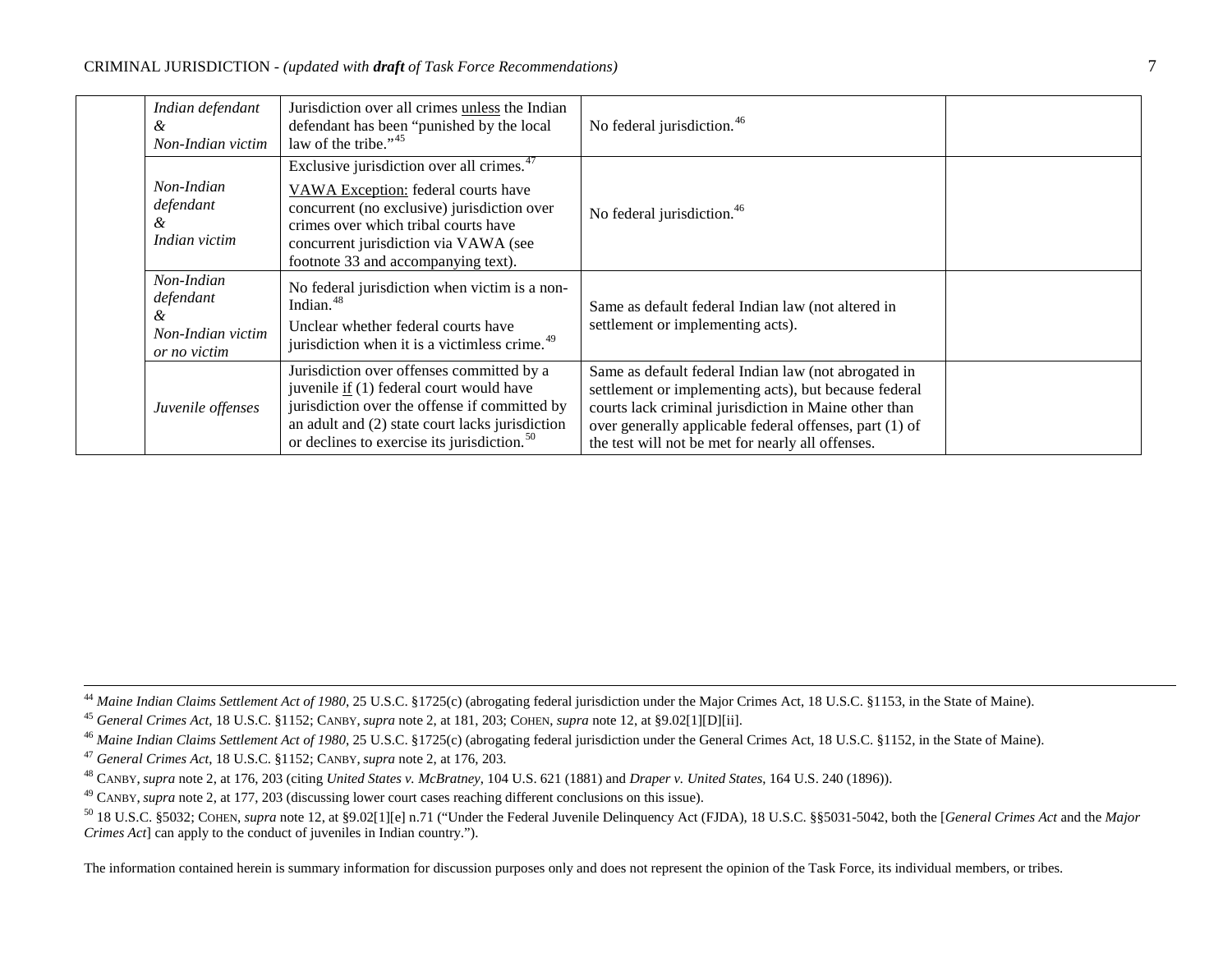| Issue                                                                                 | Default Federal Indian Law                                                                                                                                                                                                                            | Law Currently Applied in Maine (MICSA/MIA)                                                                                                                                                                                                                                                                                                                                                                                                                                                        | <b>Task Force Consensus</b>                                                                                                                                                                                                               |
|---------------------------------------------------------------------------------------|-------------------------------------------------------------------------------------------------------------------------------------------------------------------------------------------------------------------------------------------------------|---------------------------------------------------------------------------------------------------------------------------------------------------------------------------------------------------------------------------------------------------------------------------------------------------------------------------------------------------------------------------------------------------------------------------------------------------------------------------------------------------|-------------------------------------------------------------------------------------------------------------------------------------------------------------------------------------------------------------------------------------------|
| Legislative<br>authority to<br>define<br>criminal<br>offenses in<br>Indian<br>country | Tribal government has legislative authority to define all<br>crimes over which tribal court has exclusive or concurrent<br>jurisdiction in Indian country (for example, crimes by an<br>Indian against an Indian victim & VAWA crimes). <sup>51</sup> | Tribal governments generally lack authority to define<br>crimes in Indian country. $52$<br>Exception: Passamaquoddy Tribe and Penobscot<br>$\bullet$<br>Nation have " <i>exclusive</i> authority to promulgate<br>and enact ordinances regulating" the taking of<br>wildlife within their respective Indian territories as<br>well as the taking of fish in any pond of less than 10<br>acres of surface area within their respective Indian<br>territories. <sup>53</sup> See Fish & Game chart. | <b>Recommendation #5:</b><br>$(Note 9-1)$<br>Tribal governments have<br>legislative authority to define all<br>crimes over which the tribal<br>courts have exclusive or<br>concurrent criminal jurisdiction<br>(for example, crimes by an |
|                                                                                       | State legislatures only have legislative authority to define<br>the crimes within their court jurisdiction (crimes by a non-<br>Indian against either a non-Indian victim or no victim).                                                              | Maine Legislature: except where a tribe or MITSC has<br>exclusive authority to promulgate hunting/fishing<br>ordinances (see row above and footnote 53)"[t]he<br>definitions of the criminal offenses and juvenile crimes<br>and the punishments applicable to those criminal offenses<br>and juvenile crimes are governed by the laws of the<br>State."54                                                                                                                                        | Indian defendant or VAWA<br>crimes by a non-Indian<br>defendant). The penalties must<br>not exceed the jurisdiction of the<br>tribal courts, as outlined above.<br>The Maine Legislature has<br>authority to define all crimes and        |
|                                                                                       | Congress has legislative authority over Indian country. <sup>55</sup>                                                                                                                                                                                 | Congress has legislative authority over Indian country but<br>has waived applicability of several federal criminal laws<br>to Maine. <sup>56</sup>                                                                                                                                                                                                                                                                                                                                                | juvenile offenses over which<br>state courts have exclusive or<br>concurrent jurisdiction.                                                                                                                                                |
| <b>Double</b>                                                                         | Under the dual sovereignty doctrine, successive<br>prosecutions by a tribe, state and the federal government                                                                                                                                          | Under the dual sovereignty doctrine, successive<br>prosecutions by a tribe, state and the federal government                                                                                                                                                                                                                                                                                                                                                                                      |                                                                                                                                                                                                                                           |

## <span id="page-7-6"></span><span id="page-7-5"></span><span id="page-7-4"></span><span id="page-7-3"></span><span id="page-7-2"></span><span id="page-7-1"></span><span id="page-7-0"></span>**Other issues related to criminal jurisdiction**

<sup>&</sup>lt;sup>51</sup> *Cf.* CANBY, *supra* not[e 2,](#page-0-0) at 181, 190.<br><sup>52</sup> Maine Indian Claims Settlement Act of 1980, 25 U.S.C. §1725(a); Maine Implementing Act, 30 M.R.S.A. §6204.

<sup>&</sup>lt;sup>53</sup> The *Maine Implementing Act* does not specify whether the hunting, trapping and fishing ordinances enacted by the Penobscot Nation and the Passamaquoddy Tribe may impose criminal penalties. 30 M.R.S.A. §6207(1). Several of the hunting and fishing ordinances enacted by the Passamaguoddy Tribe and Penobscot Nation do include criminal penalties, however. *See, e.g.*, [http://www.wabanaki.com/wabanaki\\_new/documents/American%20Eel%20Management%20Plan%20Part%205.pdf](http://www.wabanaki.com/wabanaki_new/documents/American%20Eel%20Management%20Plan%20Part%205.pdf) (last visited Oct. 1, 2019).

In addition, MITSC has "*exclusive* authority to promulgate fishing rules or regulations" on certain ponds and sections of river within the Penobscot or Passamaquoddy Indian territories. §6207(3). It is not clear whether the rules promulgated by MITSC are criminal or civil in nature because they do not include penalty provisions. *See* [https://www.mitsc.org/s/Rules-Fishing-on-](https://www.mitsc.org/s/Rules-Fishing-on-Waters.pdf)[Waters.pdf](https://www.mitsc.org/s/Rules-Fishing-on-Waters.pdf) (last visited Oct. 1, 2019).

<sup>54</sup> *Maine Implementing Act*, 30 M.R.S.A. §6209-A(2); §6209-B(2); §6209-C(2). *See also* 30 M.R.S.A. §6204; *Maine Indian Claims Settlement Act of 1980*, 25 U.S.C. §1725(a).

<sup>55</sup> *See* CANBY, *supra* not[e 2](#page-0-0) at 176 (explaining that, when federal jurisdiction is based on the *General Crimes Act*, 18 U.S.C. §1152, the criminal laws of the state in which the offense was committed are borrowed to define the offenses and permissible sentences for any crime not defined under federal law); *id.* at 185 (explaining that, the *Major Crimes Act*, 18 U.S.C. §1135(b), borrows the criminal laws of the state in which the offense was committed to define the elements of the crime and potential punishments for any of the major crimes not defined by federal law).

<sup>56</sup> *Maine Indian Claims Settlement Act of 1980*, 25 U.S.C. §1725(c) (waiving criminal jurisdiction under several federal statutes, including the *General Crimes Act*, 18 U.S.C. §1152, and the *Major Crimes Act*, 18 U.S.C. §1153). In addition, under 25 U.S.C. §1735(b), the "provisions of any Federal law enacted after" October 10, 1980 "for the benefit of Indians, Indian nations, or tribes or bands of Indians, which would affect or preempt application of the laws of the State of Maine . . . shall not apply within the State of Maine, unless such provision of such subsequently enacted Federal law is specifically made applicable within the State of Maine."